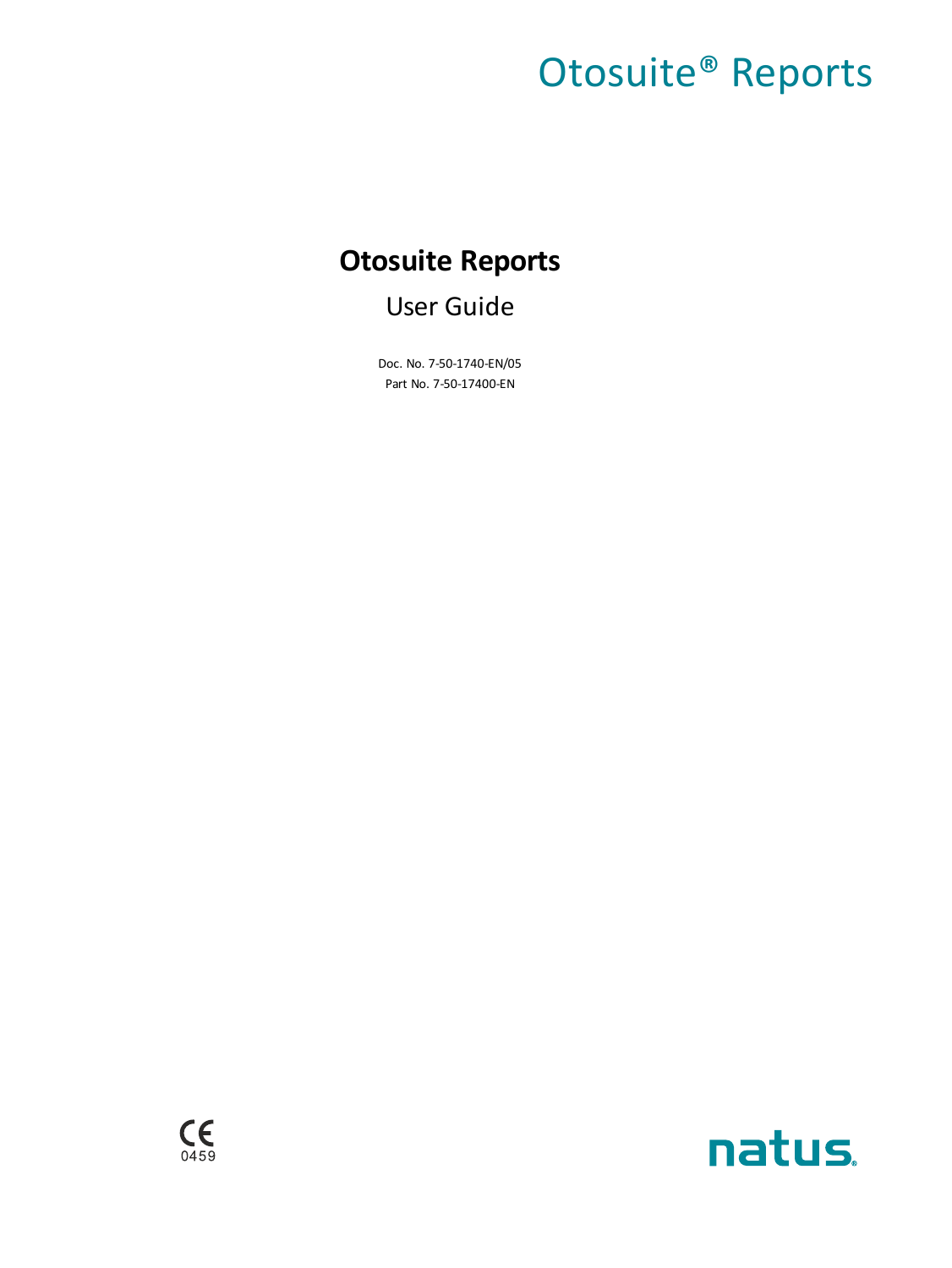#### **Copyright notice**

© 2016, 2020 Natus Medical Denmark ApS. Allrights reserved. ® Otometrics,the Otometrics Icon, Aurical, Madsen,HI-PRO 2,Otoscan, ICS and HORTMANN are registered trademarks of Natus Medical Denmark ApS in the U.S.A. and/or other countries.

**Version release date** 2020-04-01 (216902)

**Technical support**<br>Please contact your supplier.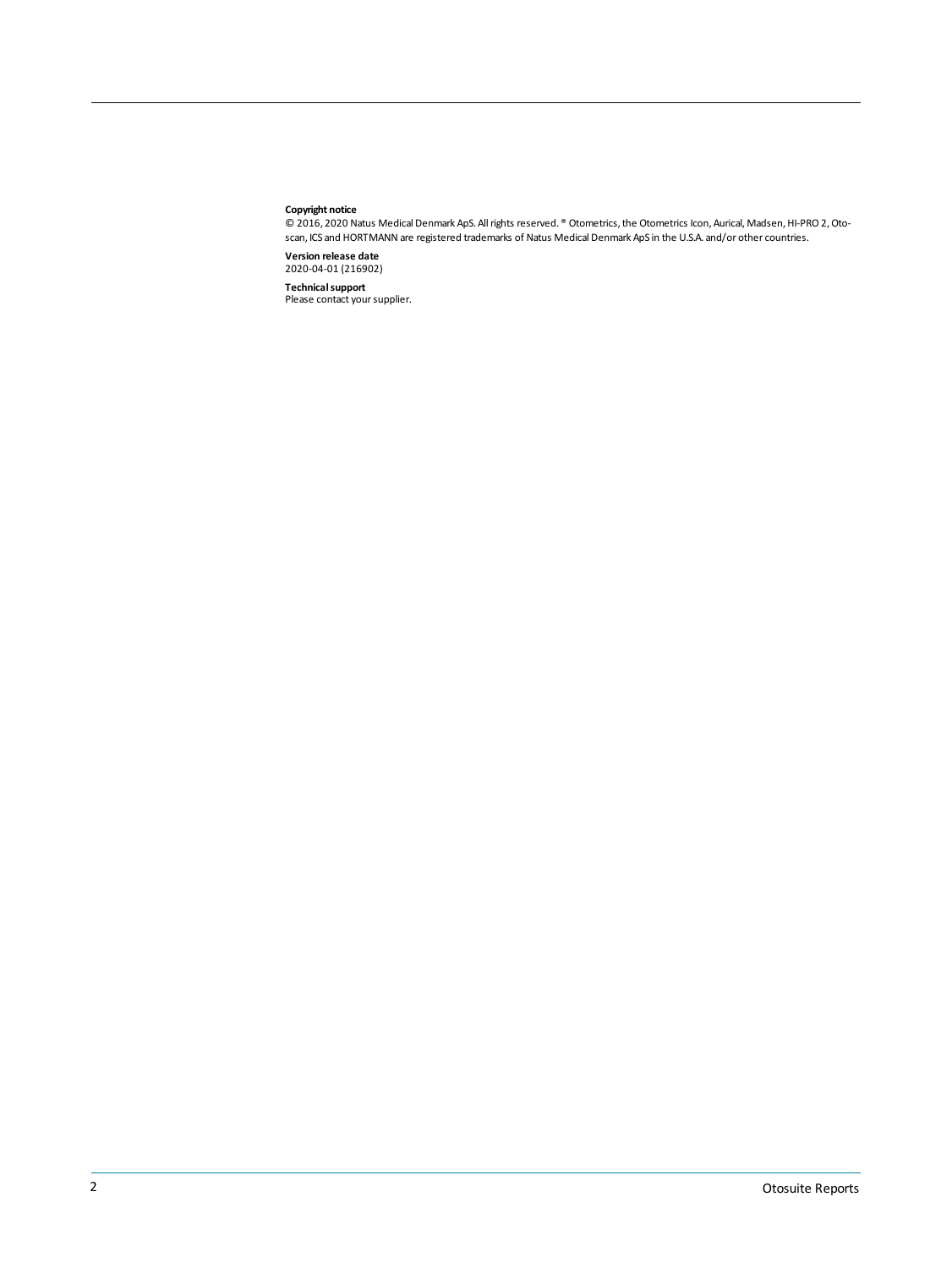## **Table of Contents**

|                |                                                                             | 4  |
|----------------|-----------------------------------------------------------------------------|----|
| $\overline{2}$ |                                                                             | 4  |
| 3              | $Instantation 1 1 1 1 1 1 1 1 1 1 1 1 1 1 1 1 1 1 1 1 1 1 1 1 1 1 1 1 1 1 $ | 5  |
|                |                                                                             | 5  |
| 5.             |                                                                             | 5  |
| 6              |                                                                             | 7  |
| $\overline{7}$ |                                                                             | 13 |
| 8              |                                                                             | 13 |
| 9              |                                                                             | 13 |
|                |                                                                             | 14 |
|                |                                                                             | 14 |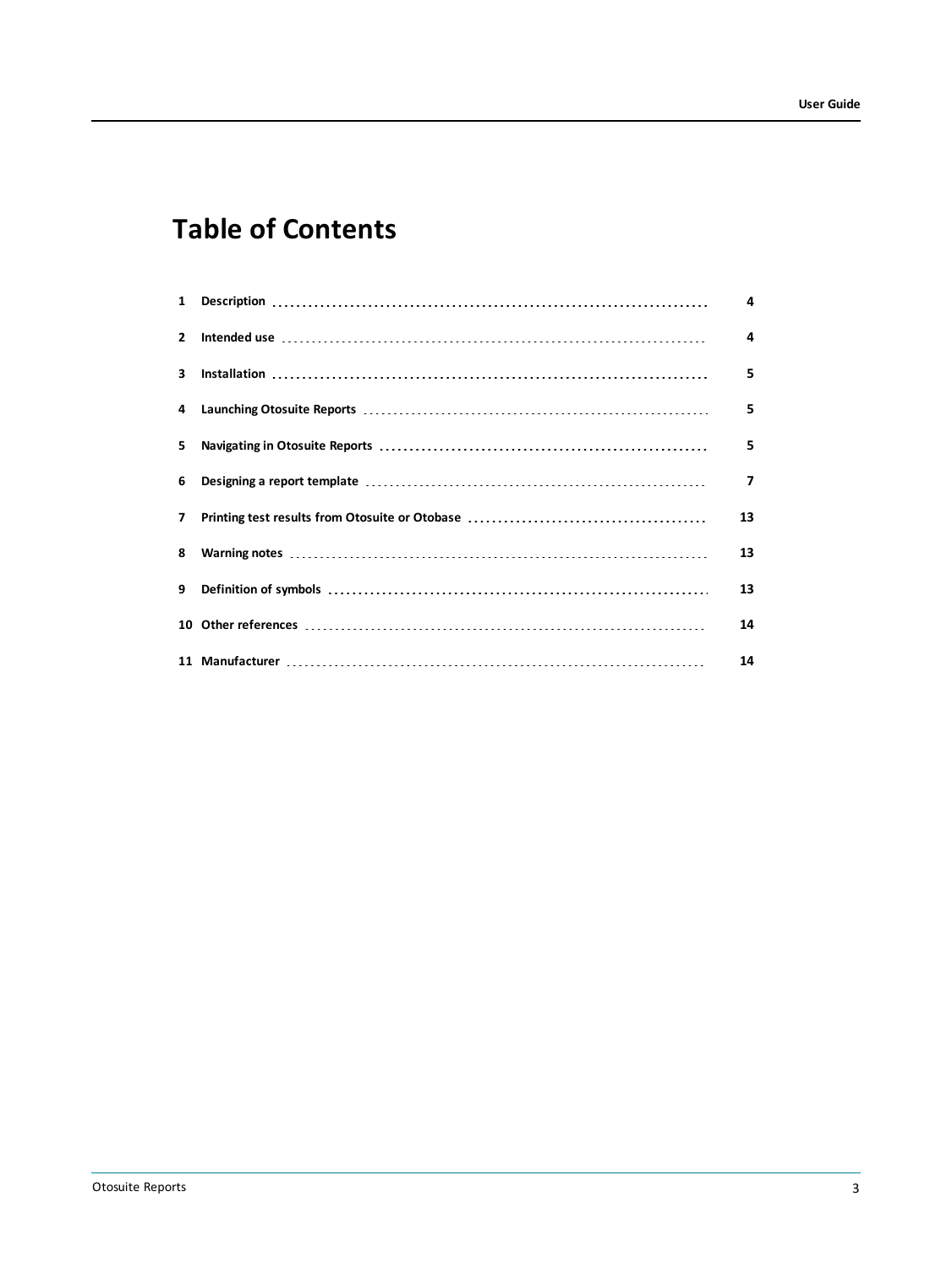## **1 Description**

<span id="page-3-0"></span>Otosuite Reports is a software tool for creating report templates to be used for generating reports from Otosuite/Otobase. The reports can be set up to display patient data, tests results, and user information.

### **1.1 Software integration**

Otosuite Reports integrates with:

**Otosuite** 

Otosuite is a software tool for performing, viewing and reporting audiological test results.

**Otobase** 

Otobase is a software tool for managing clients and storing and transferring audiological test results.

Otosuite and Otobase are products from Otometrics.

## **1.2 The scope of this manual**

This manual describes the general functions of Otosuite Reports. For help relating to Otosuite, see the Otosuite User Guide, the Otosuite Reference Manual, and the Otosuite online Help. For help relating to Otobase, see the Otobase User Guide and the Otobase Reference Manual.

### **1.3 Typographical conventions**

#### **The use of Warning, Caution and Note**

To draw your attention to information regarding safe and appropriate use of the device or software, the manual uses precautionary statements as follows:

*Warning• Indicates that there is a risk of death or serious injury to the user or patient.*

Caution • Indicates that there is a risk of injury to the user or patient or risk of damage to data or the device.

<span id="page-3-1"></span>*Note • Indicates that you should take special notice.*

## **2 Intended use**

Users: Any person assigned with the task of designing or editing report templates for use with Otosuite or Otobase. Use: Designing or editing report templates for use with Otosuite or Otobase.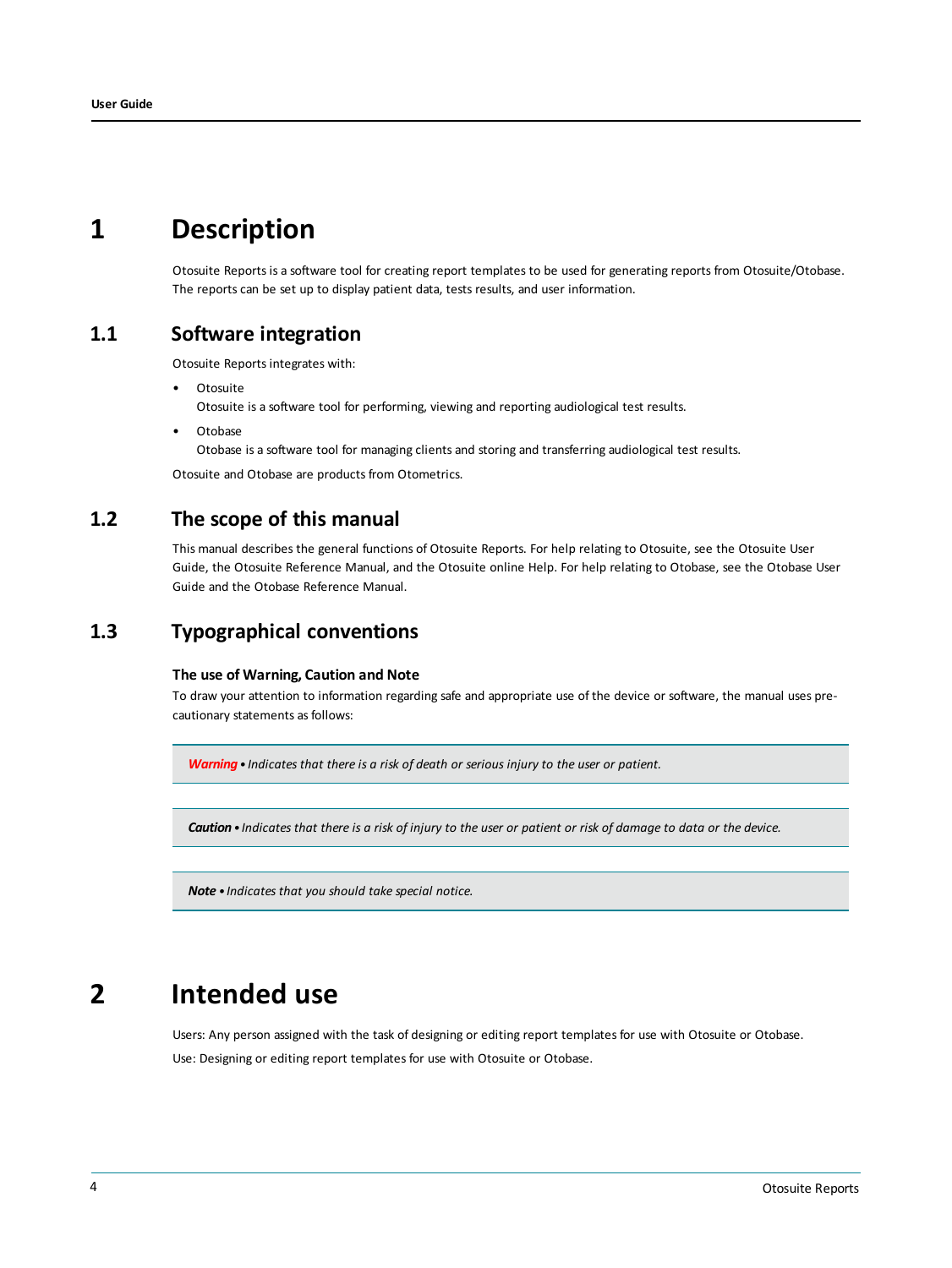## **3 Installation**

<span id="page-4-1"></span><span id="page-4-0"></span>For instructions on installing Otosuite Reports, see the Otosuite Installation Guide.

## **4 Launching Otosuite Reports**

To launch Otosuite Reports:

• Double-click on the Otosuite Reports icon on your desktop. You may need to create the shortcut first.

or

<span id="page-4-2"></span>• Select **Start** > **All Programs** > **Otometrics** > **Otosuite® Reports**.



## **5 Navigating in Otosuite Reports**



- **A.** Menu bar
- **B.** Toolbar
- **C.** Report elements pane

GN Otometrics<br>● OTOsuite Manuals<br>● OTOsuite REPORTS<br>● OTOsuite

- **D.** Report page
- **E.** Create next page in template
- **F.** Clear contents on page
- **G.** Elements formatting pane
- **H.** Scaling bar and icons for scaling the view

| A. Menu bar               |                                                                                                      |
|---------------------------|------------------------------------------------------------------------------------------------------|
| File $\blacktriangledown$ | Click File to<br>access the Otosuite file management functions<br>$\bullet$<br>select language.<br>٠ |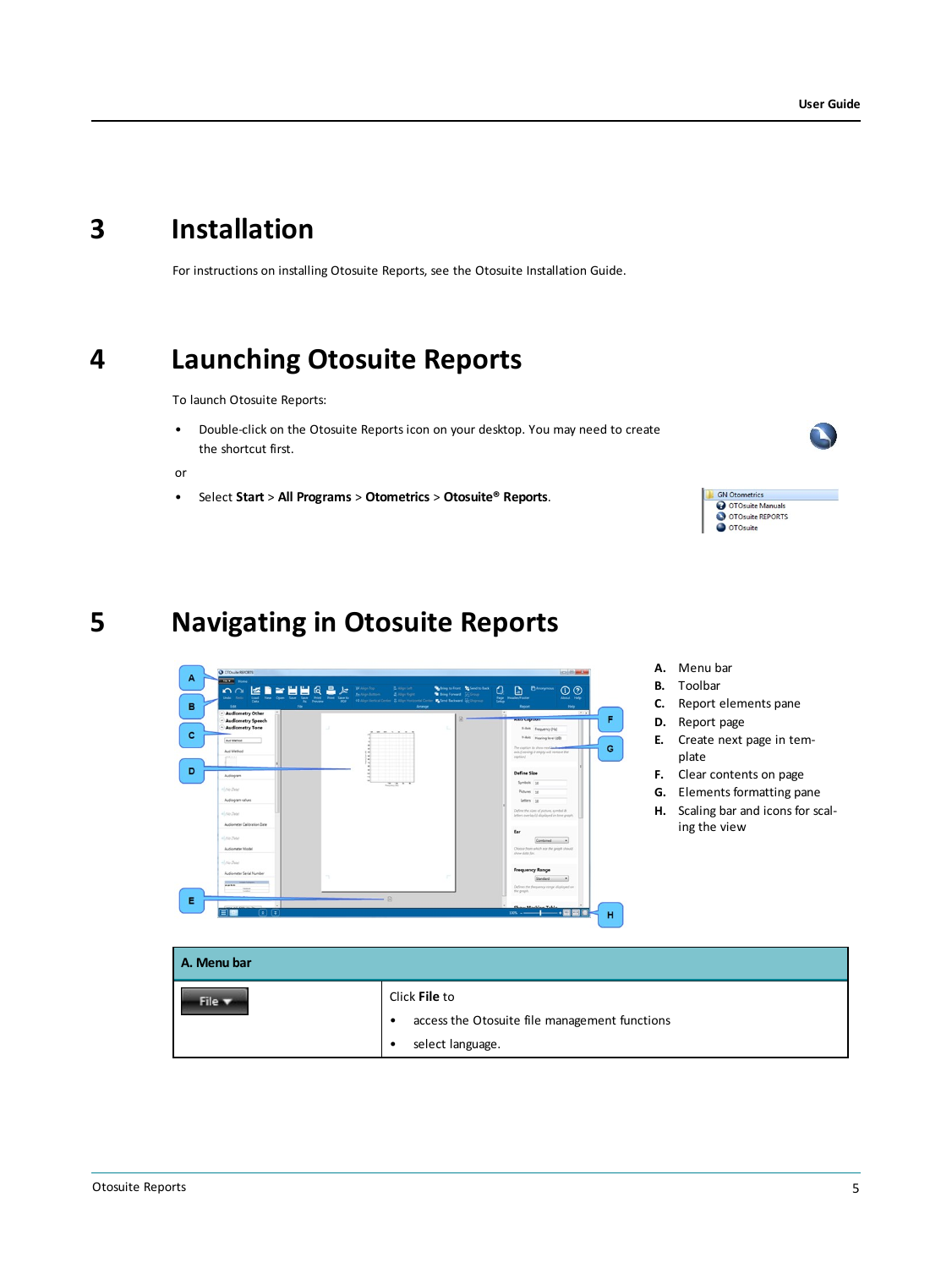#### **B. Toolbar**

The toolbar is divided into a number of main sections. Editing, arranging and layout functions are general functions commonly used in Microsoft Office software. If desired, you can right-click the elements in the toolbar to customize their location in ribbons.

| Edit    | Undo/redo the latest action(s).                                                                                                     |
|---------|-------------------------------------------------------------------------------------------------------------------------------------|
| File    | The main functions, which are also accessible from the File menu:                                                                   |
|         | Loading data for assessing the report design $\triangleright$ 8<br>٠                                                                |
|         | Designing a report template $\triangleright$ 7<br>٠                                                                                 |
|         | Saving a report template $\triangleright$ 12<br>٠                                                                                   |
|         | Printing test results from Otosuite or Otobase ▶ 13<br>٠                                                                            |
|         | Saving a report template to PDF $\triangleright$ 12<br>٠                                                                            |
| Arrange | Functions for aligning and layering report elements.                                                                                |
| Report  | Functions for setting up the main page layout and defining whether client ID and<br>personal data should be included in the report. |
|         | Defining the page setup $\triangleright$ 8<br>٠                                                                                     |
|         | Defining the report header and footer $\triangleright$ 8<br>٠                                                                       |
|         | Printing an anonymous report $\triangleright$ 13<br>٠                                                                               |
|         | <b>About</b><br>Displays the Otosuite Reports version and manufacturer details.                                                     |
|         | Help<br>Click to launch the help file or press <b>F1</b> on the keyboard.                                                           |

#### **C. Report elements pane**

From the report elements pane you can select the elements you wish to include in the report, such as session, examiner, client details, and desired measurements and test results. See also [Designing](#page-6-0) a report template ► 7.

It is easier to design a template and place elements with data loaded, as some elements may take up considerable space. Expandable elements are identified by icons denoting how the element expands. The icons are described in Inserting report [elements](#page-9-0) in the report  $\blacktriangleright$  10.

#### **D. Report page**

The report page represents one or more pages in the report you wish to create. This is where you define the layout of the report and place the report elements in a sequence of your choice.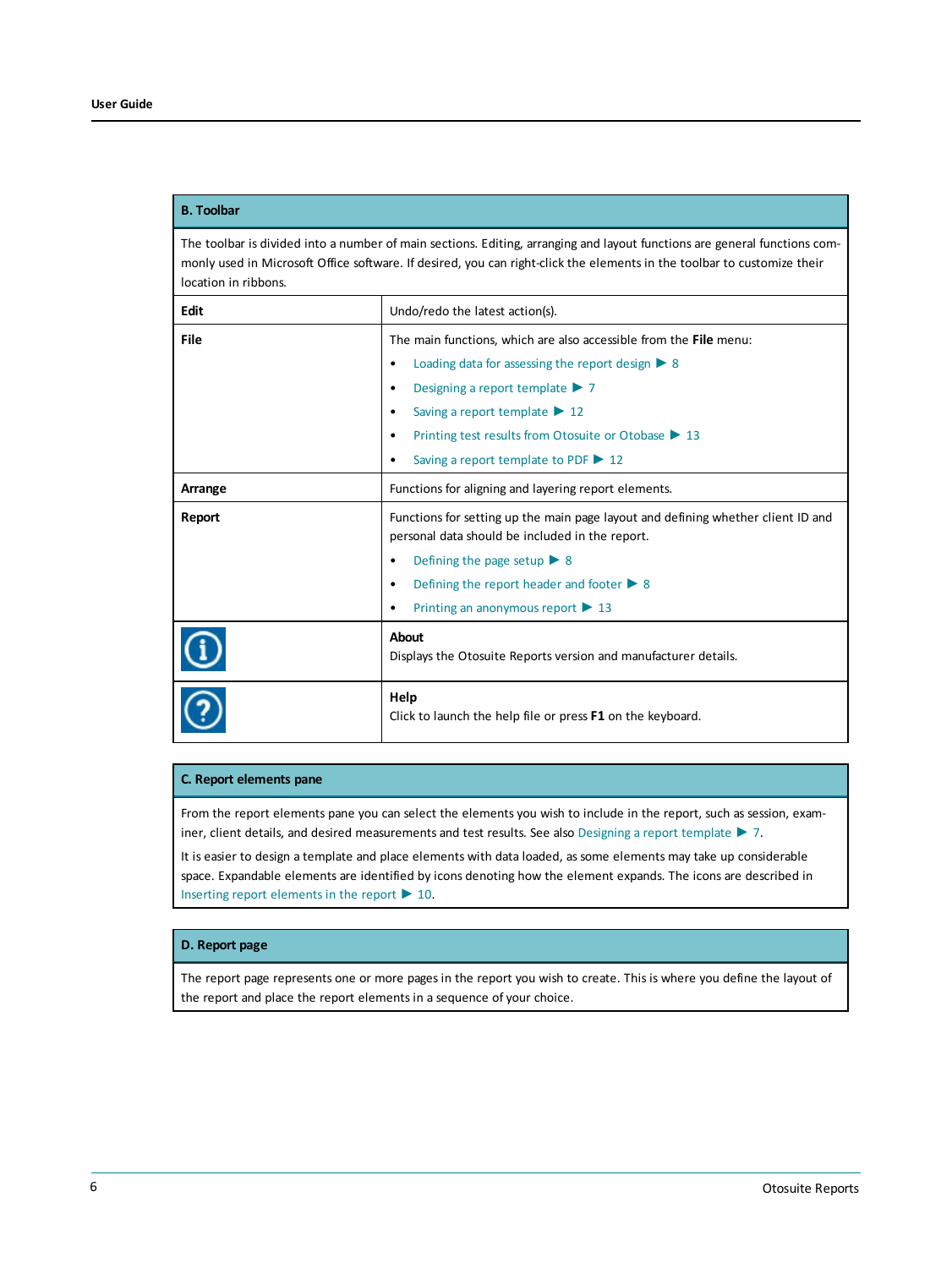| E. Create next page in template |                                                                                                                                                                          |
|---------------------------------|--------------------------------------------------------------------------------------------------------------------------------------------------------------------------|
|                                 | Click this icon to create the next page in the template. Expandable elements<br>placed in a flow area will automatically expand to a page following the created<br>page. |

| F. Clear contents on page |                                                                                                                                                                                                            |  |
|---------------------------|------------------------------------------------------------------------------------------------------------------------------------------------------------------------------------------------------------|--|
| 同                         | Click this icon to clear the contents on the page, or to delete the entire page.<br>If you are working with a single page report, the entire page is deleted,<br>$\bullet$<br>including header and footer. |  |
|                           | If you are working with a multi-page report, only the page shown is deleted.<br>٠<br>Header and footer are not deleted.                                                                                    |  |

#### **G. Elements formatting pane**

From the elements formatting pane you can select the format of the elements you wish to include in the report. See Inserting report [elements](#page-9-0) in the report  $\blacktriangleright$  10.

| H. Resize page |                                                                           |
|----------------|---------------------------------------------------------------------------|
|                | Use the scaling bar or click these icons to resize your view of the page. |

## **6 Designing a report template**

<span id="page-6-0"></span>You can design a report template either by copying an existing report template and customizing it to your needs, or by creating a template by adding report elements to the blank page.

When you design a report, there are a number of steps we recommend that you consider:

#### **Creating a new report template**

- To create a new report template, click **New**.
- Create a new report template or open an existing report.

#### **Opening an existing report template**

In Otosuite and Otobase you can select where the programs will look for report templates. By default the factory defined templates are placed in ..\Program Files (x86)\GN Otometrics\OTOsuite\Reporting\xx (xx = language) and user defined templates are found in ..\ProgramData\GN Otometrics\Shared\Reports.

• To open an existing report template, click **Open** and select the report template you wish to open.

#### **Designing the report template**

• Loading data for [assessing](#page-7-0) the report design ► 8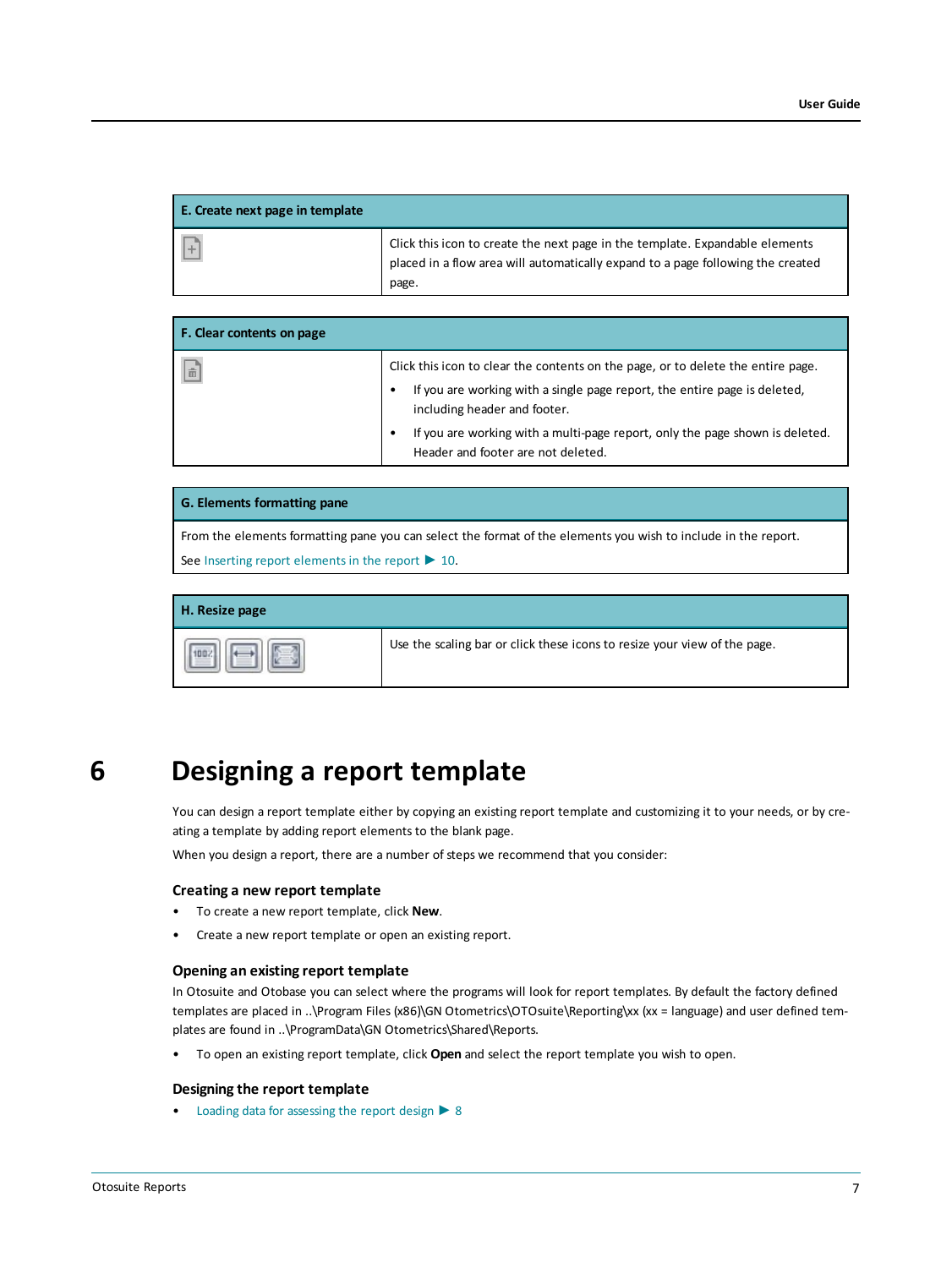- [Defining](#page-7-1) the page setup  $\triangleright$  8
- [Defining](#page-7-2) the report header and footer  $\triangleright$  8
- [Using](#page-8-0) flow areas ▶ 9
- Inserting report [elements](#page-9-0) in the report  $\blacktriangleright$  10
- [Inserting](#page-10-0) a PDF file in the report ► 11
- [Inserting](#page-10-1) images in the report ► 11
- [Previewing](#page-10-2) the report template ► 11
- Saving a report [template](#page-11-0) ► 12
- Saving a report [template](#page-11-1) to PDF ► 12

#### **Copying a report template to another PC**

<span id="page-7-0"></span>• Copying a report template to a PC [with Otosuite or Otobase installed](#page-11-2) ► 12

### **6.1 Loading data for assessing the report design**

Otosuite Reports is delivered with a set of data for demonstration purposes so that you can assess the size and functions of the report elements when they are placed on a report page.

If you load data, the elements in the report elements pane will be populated with test data for the currently selected session, where available.

You may find it easier to select and place elements with data loaded, because some elements may take up considerable space. Expandable elements are identified by symbols denoting how the element expands. See Inserting report [elements](#page-9-0) in the [report](#page-9-0)  $\blacktriangleright$  10.

When you drag an element onto the page, it will be shown fully populated.

#### **Otosuite Reportslaunched from Windows**

If you launch Otosuite Reports individually, you can load data manually:

- 1. In Otosuite Reports, click **Load Data**.
- <span id="page-7-1"></span>2. If Otosuite or Otobase has been installed in the default folder, the data files are located in the Windows folder- ...\Documents\My Suite.

### **6.2 Defining the page setup**

Select **Page Setup** in the toolbar to select the paper size and page margins you wish to use for the report.

<span id="page-7-2"></span>Note • The default paper size is A4. Make sure that you select the desired paper format before you start designing the *template, so that there is enough space for the various elements.*

### **6.3 Defining the report header and footer**

#### **Showing header and footer on all pages(for multi-page reports)**

1. Click **Header/Footer** in the toolbar to activate the header and footer. If you have placed elements on the report page, they will be grayed out to indicate that you are working in the header/footer area.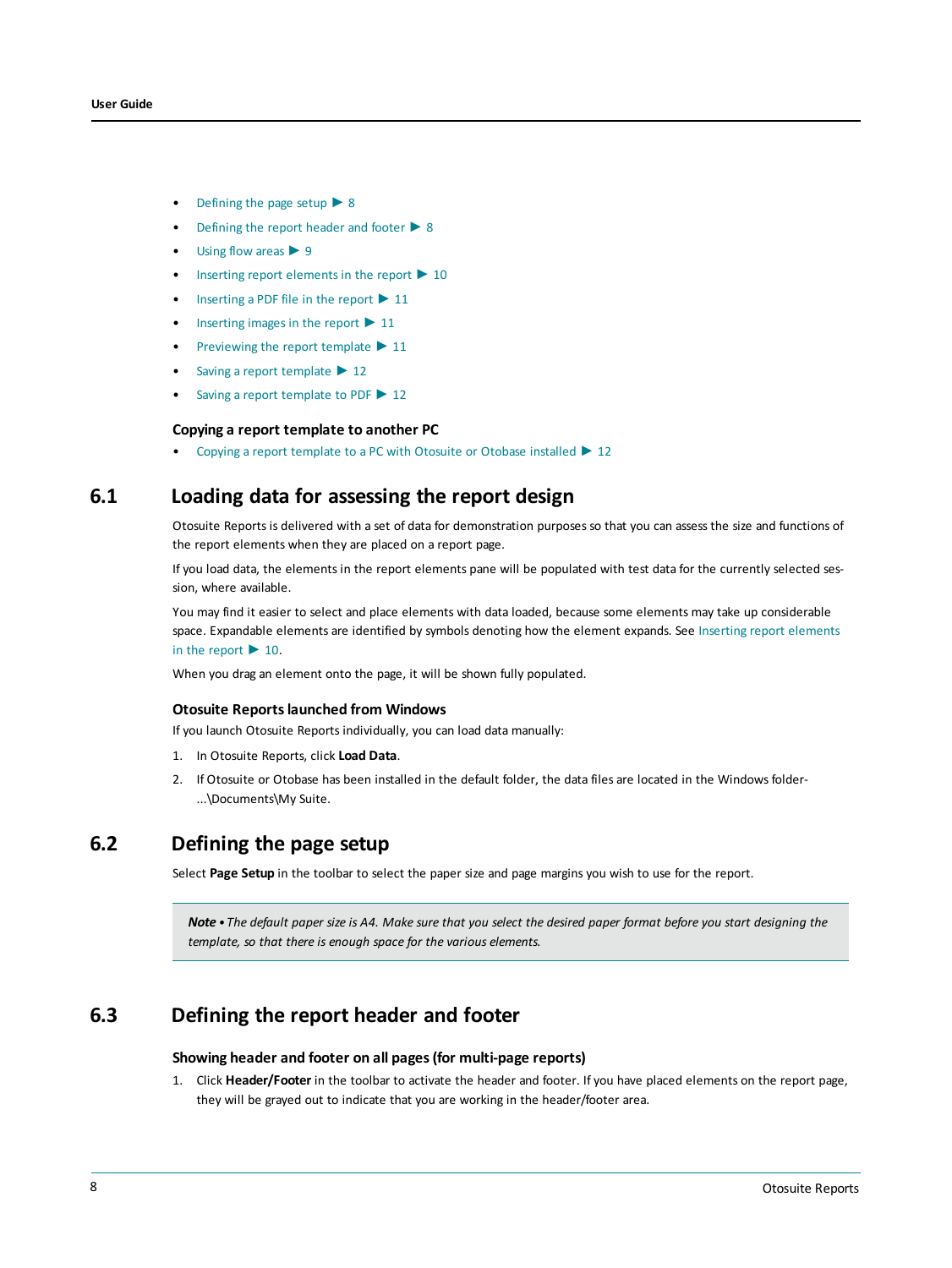2. When you place one or more elements in the header or footer area, the elements will be shown on all pages in the report.

Note • Make sure that expandable elements do not overlap header elements: Define the paper marains so that the *header elements are outside the margins.*

#### **Hiding the header and footer on the first page**

If needed, you can choose to hide the header and footer on the first page of the report.

<span id="page-8-0"></span>1. Disable the selection **Show header/footer on first page** in the **Page Setup** dialog.

### **6.4 Using flow areas**

A flow area is an expandable area you can place on a report page so that all parts of an expandable element are shown in a continuous flow.

If a flow area cannot contain the element, then the element will be placed in the next flow area.

If there is not enough space in the flow area for all the elements, one or more extra pages will be added with full page flow areas.

- 1. From the **Basic** section in the report elements pane, select **Flow Area** and place it on the report page.
- 2. If needed, scale the flow area to the desired width.

#### **Placing elementsin a flow area**

When you place an element in a flow area, make sure that the handle in the top left corner of the element is within the flow area. This will ensure that the element is locked to the flow area.

#### **Changing the order of elements**

You can change the order of the elements shown in the flow area:

• Click the icons in the toolbar or right-click the element and select from the options **Bring to Front**, **Bring Forward**, **Send to Back**, **Send Backward**.

#### **Example 1 - Dynamic tablesin a flow area**

If you place a dynamic element in a flow area and place a normal element below it in the same flow area, the normal element will follow the dynamic element regardless of the size of the dynamic element.

#### **Example 2 - Templates with many elements**

If you are designing a template with many elements, e.g. with audiograms, speech table, and tympanometric tables, where data is available only for some of them, you can define the element or elements as **Show only if content is available**, and place all of the elements in one single flow area.

The report will only show the elements where data is available. Empty elements with no data available will be hidden and the flow area will shrink to fit the elements that are showing data. This means that you can make the report print on e.g. only two pages, if the performed measurements require this.

#### **Example 3 - Using more than one flow area**

If you have designed a template so that some elements must have a fixed position in the template, you can create two or more flow areas. When the elements in these flow areas are populated with data, they will be pushed into the next flow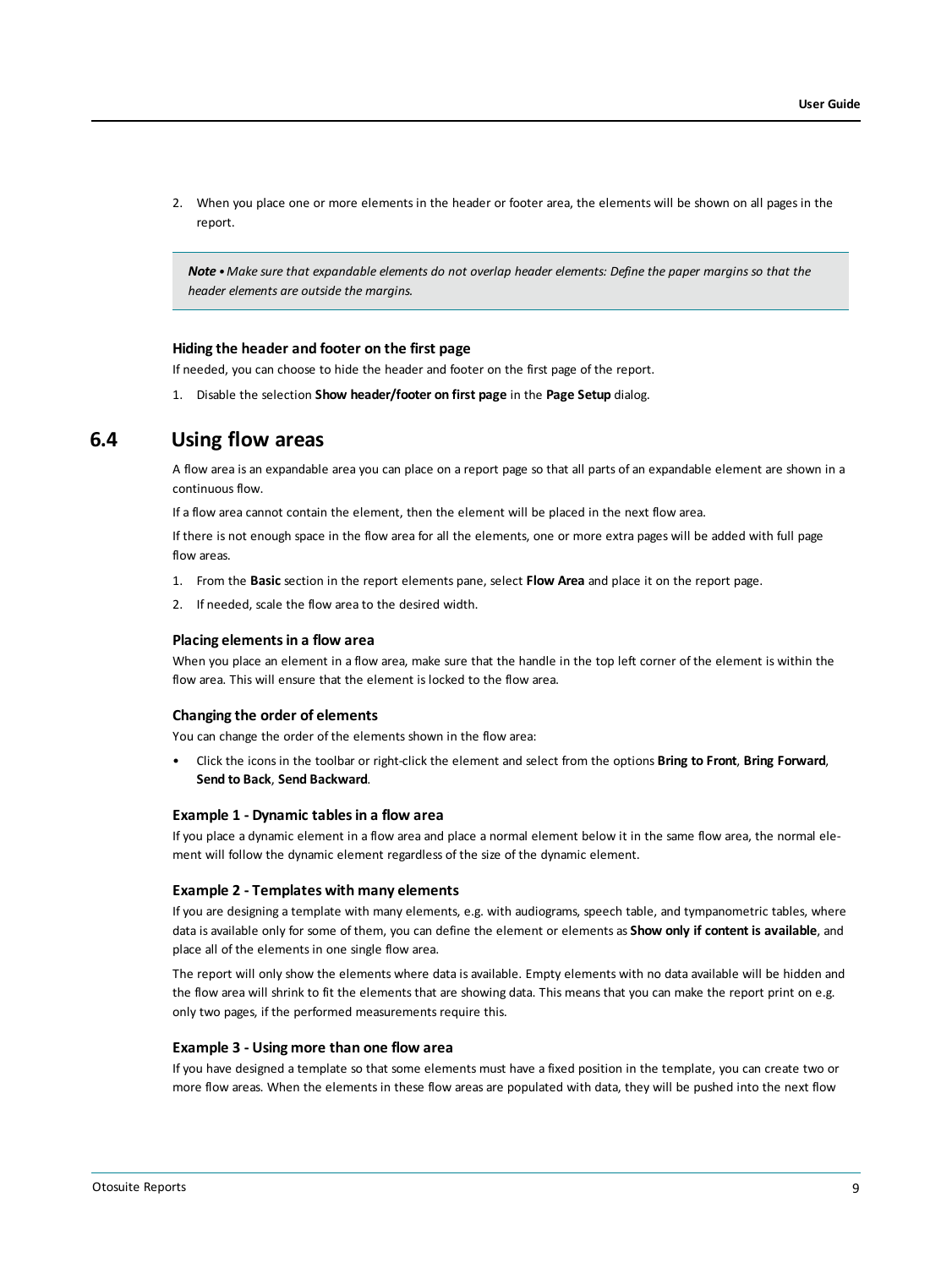<span id="page-9-0"></span>area with space available for it, without overlapping or shifting fixed elements.

### **6.5 Inserting report elements in the report**

From the report elements pane you can select the elements you wish to include in the report, such as session, examiner, client details, and desired measurement and test results.

- 1. In the report elements pane, click to open the groups of elements you wish to use.
- 2. Drag and drop the desired element onto the report page.
- 3. If needed, scale the element to the desired size.

#### **Formatting elements**

- 1. If needed, right-click on the element and select **Format Element**. In the formatting pane you can format the element to show the features you need, such as Left Ear audiogram or Right Ear audiogram.
- 2. Some format settings shown in the formatting pane are marked with a lightning symbol, which means that the setting will be overwritten by the equivalent setting in Otosuite or Otobase, if you print from Otosuite or Otobase with the print selection **Print using Otosuite settings** or **Print using Otobase settings** enabled.

If you wish to retain the new format, deselect this function in Otosuite or Otobase.

#### **Expandable elements**

Note . Make sure that expandable elements do not overlap header elements: Define the paper margins so that the *header elements are outside the margins.*

When you place a report element in the report template, it is important to consider whether the element will expand when it shows numerous results. To accommodate this, some report elements are expandable. In Otosuite Reports, this is shown as a small icon next to the top right corner of the element when you have placed it on the report page. The icon will not be shown on the printed report.

| Icons denoting expandable elements |                                                                                                           |  |  |  |  |
|------------------------------------|-----------------------------------------------------------------------------------------------------------|--|--|--|--|
|                                    | Invisible if no data is available.                                                                        |  |  |  |  |
| 믈                                  | More rows will be added automatically, if needed.                                                         |  |  |  |  |
|                                    | More tables will be added automatically, if needed. This type of element cannot be placed in a flow area. |  |  |  |  |

If you are using expandable elements, we recommend that you place them in a flow area. This will ensure that they do not expand over other elements or over the bottom of the page. See [Using](#page-8-0) flow areas  $\triangleright$  9.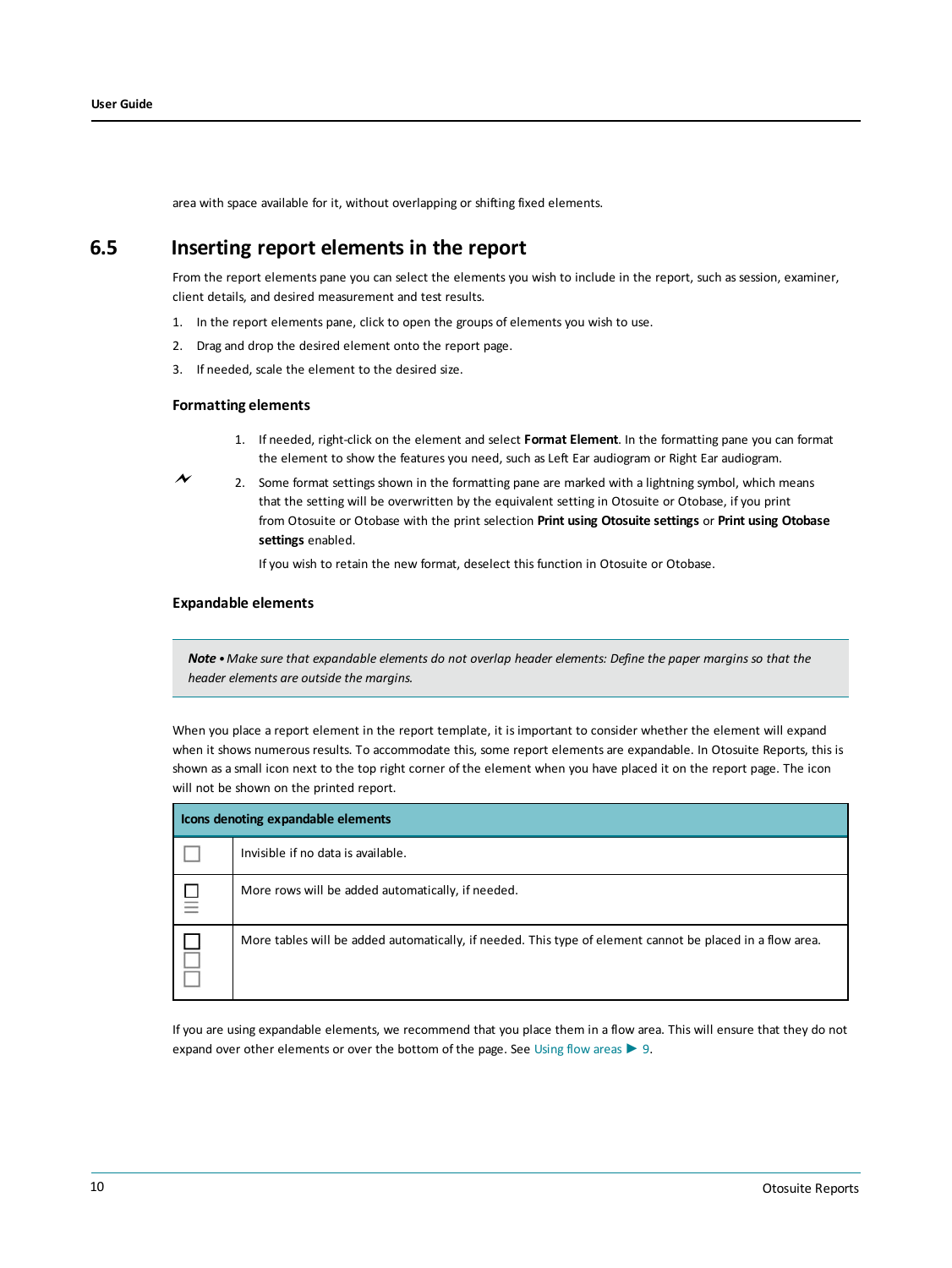#### **The Comments Field element**

The amount of comments can vary a lot from patient to patient. To accomodate this, the **Comments Field** element can divide the comments in two parts in the report.

The first part of the comments is always shown where the **Comments Field** is placed when the report is designed.

<span id="page-10-0"></span>In cases where all of the comments do not fit into the original **Comments Field** area, check the checkbox **Show Tail Element**. An additional **Comments Field** element will be placed automatically at the end of the report. This additional field will contain the entire comment.

### **6.6 Inserting a PDF file in the report**

You can insert one or more PDF files in the report.

To do so:

- 1. Open the **Basic** element group and drag **PDF Element** onto the page.
- 2. You will be prompted to browse to the file you wish to use.
- 3. Select the file.

<span id="page-10-1"></span>This means that the PDF file will be inserted as a link. If a test system, such as Otosuite Vestibular, is set up to overwrite this file when it updates with the latest report, then this latest report will be added to reports generated with this template.

### **6.7 Inserting images in the report**

Images are often used to represent the company or institution responsible for generating the report. You can insert images or logos, for instance in the header of the report by using a graphics file of your choice.

To do so:

- 1. Open the **Basic** element group and drag the **Image** element onto the page.
- 2. You will be prompted to browse to the file you wish to use.
- 3. Select the image and scale it to the desired size.

#### **Linking to an image file**

You can insert the image as a link. If you do so, you can change the logo used in the report templates by changing the image file.

- 1. Open the **Basic** element group and drag the **Image** element onto the page.
- 2. You will be prompted to browse to the file you wish to use.

In the browser dialog, use the drop-down menu to select **Insert & Link** or **Link**.

<span id="page-10-2"></span>3. If you wish to reuse the generic graphic that is used in existing default reports, you must link to the file: ...\Program Files (x86)\GN Otometrics\OTOsuite\Reporting\Misc\Company-Logo-1200x331-px

### **6.8 Previewing the report template**

You can view the report template as a print preview to ensure that the report design appears as intended.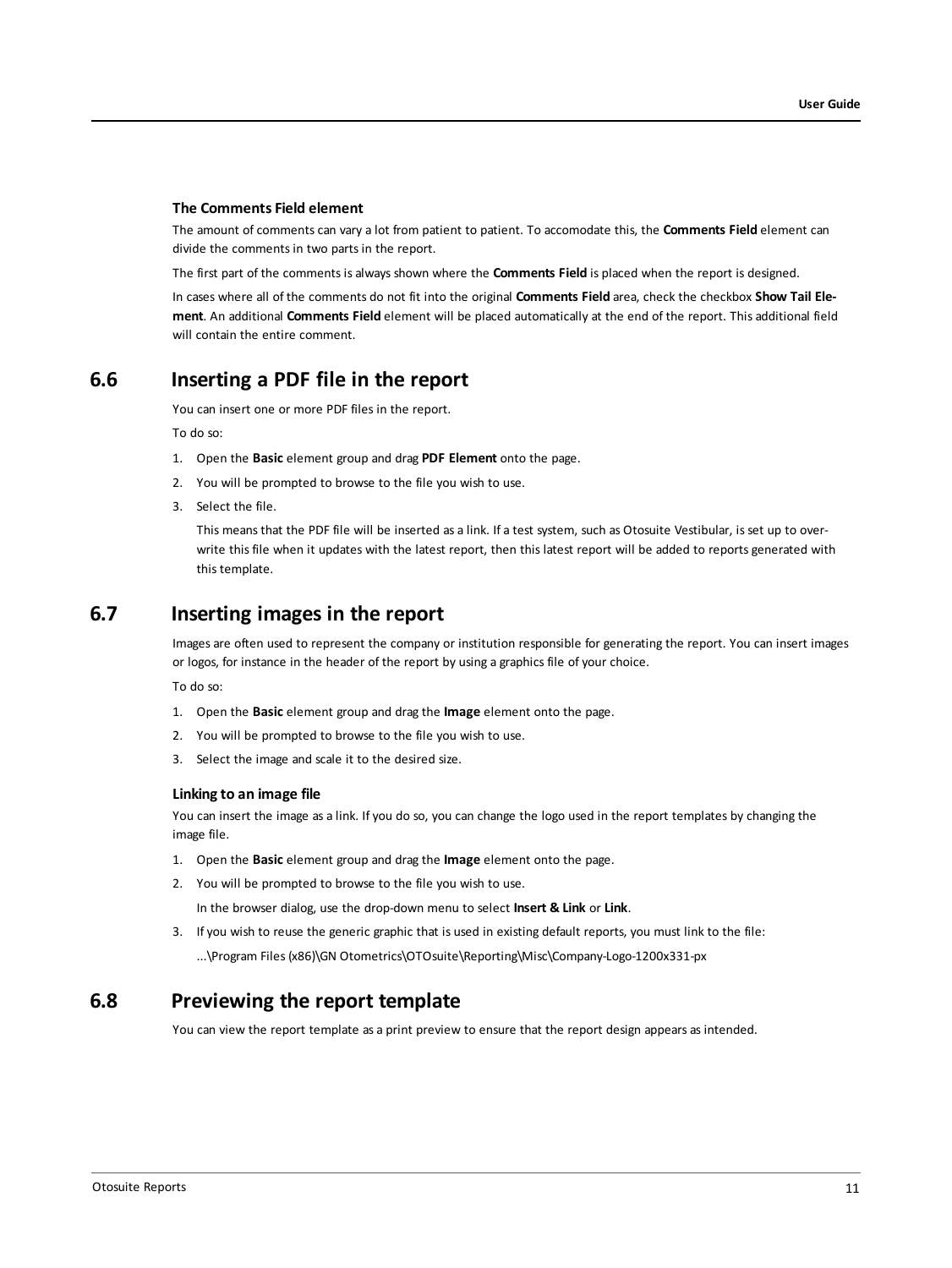Caution . Make sure that the report elements are correct, for instance that an audiogram which has been formatted *to show left ear results actually does so.*

- 1. To preview a report template, click **Print Preview** in the toolbar.
- <span id="page-11-0"></span>2. You can preview all pages in the report template, and print out the template.

### **6.9 Saving a report template**

If the default setting of Otosuite or Otobase has not been changed, they will use the report template files placed in the following folders:

- Factory defined templates: ..\Program Files (x86)\GN Otometrics\OTOsuite\Reporting\xx (xx = language)
- User defined templates: ..\ProgramData\GN Otometrics\Shared\Reports

Note . The ProgramData folder is a hidden Windows folder. If needed, open the Windows Control Panel and select Folder Options > View, and in the Advanced Settings part, enable Show hidden files, folders and drives.

#### **Adding title and description to the file name**

<span id="page-11-1"></span>If you save a template under a new name, in addition to the file name you should also enter a title and a description. Entering a title is important, because the title will be shown in Otosuite and Otobase, e.g. in the Report Manager dialog.

### **6.10 Saving a report template to PDF**

<span id="page-11-2"></span>

If you wish to save the report template as a PDF file, click the **Save to PDF** icon in the toolbar.

### **6.11 Copying a report template to a PC with Otosuite or Otobase installed**

If you have designed report templates on a PC without Otosuite or Otobase installed, you must copy the report templates to the PC with Otosuite or Otobase.

In a default installation, the report templates are located in the PC's Program Files folder.

If Otosuite or Otobase has been installed in their default folder, save the report templates as follows:

- Factory defined templates are placed in ..\Program Files (x86)\GN Otometrics\OTOsuite\Reporting\xx (xx = language)
- User defined templates are placed in ..\ProgramData\GN Otometrics\Shared\Reports

Note . The ProgramData folder is a hidden Windows folder. If needed, open the Windows Control Panel and select Folder Options > View, and in the Advanced Settings part, enable Show hidden files, folders and drives.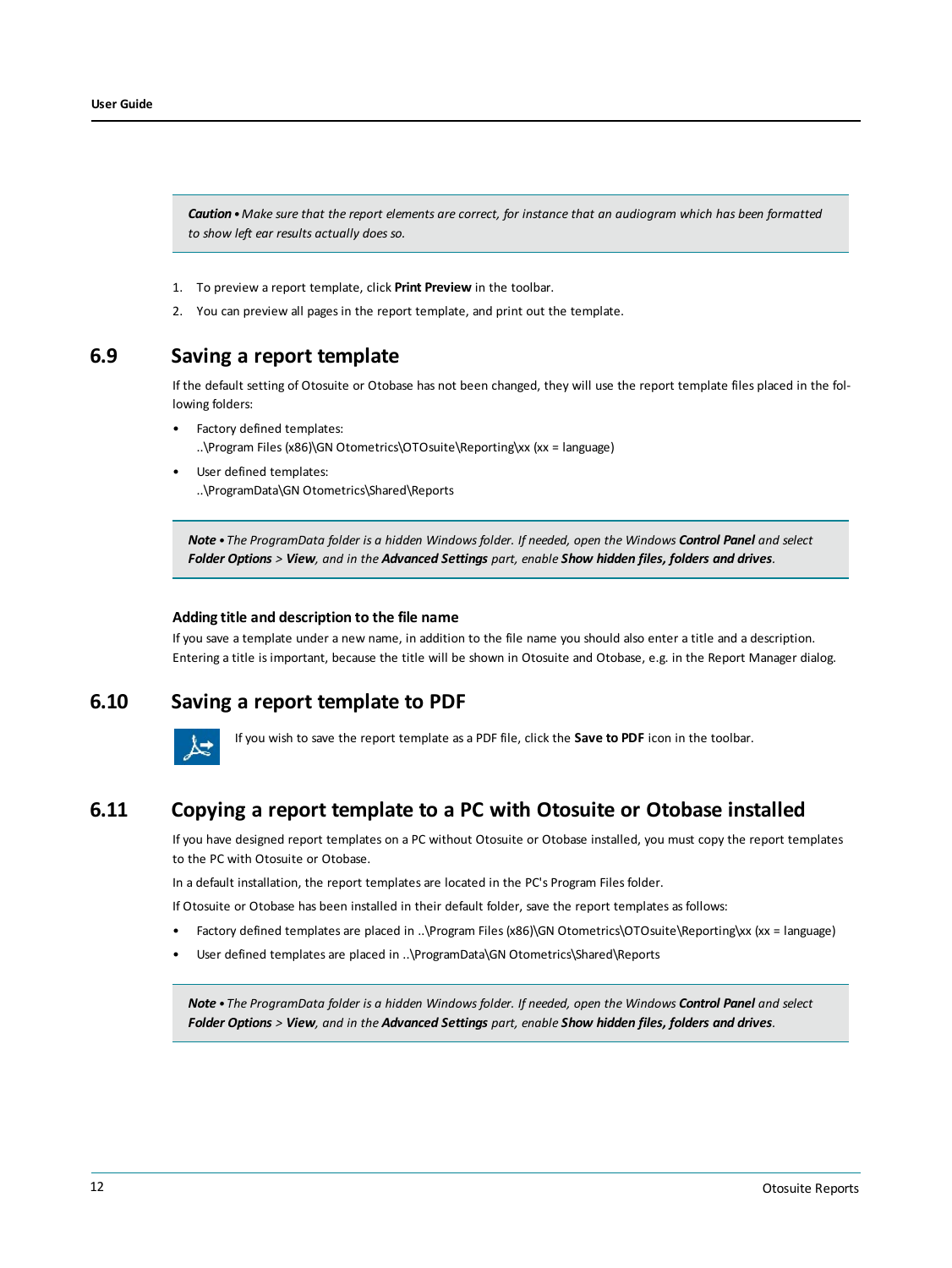## **7 Printing test results from Otosuite or Otobase**

<span id="page-12-0"></span>You can print results as reports from Otosuite or Otobase.

*Note •Always print your reports directly from Otosuite or Otobase. Otosuite reports are not available through the Noah print function.*

You can choose between a number of predefined reports in Otosuite.

The reports show the data currently available for a specific client, and may show data from more than one session.

Some of the reports show a combination of measurements from different modules.

<span id="page-12-3"></span>For most standard created reports, the following applies: If the report shows data from measurements done at an earlier date, the date when the measurement was made will be displayed next to the measurement title.

## **7.1 Printing an anonymous report**

<span id="page-12-1"></span>

If you wish to print a report showing only measurements, without showing the client name or personal data, click the **Anonymous** icon.

## **8 Warning notes**

This Guide contains information and warnings, which must be followed to ensure the safe use of Otosuite. Local government rules and regulations, if applicable, should also be followed at all times.

<span id="page-12-2"></span>When Otosuite is used in conjunction with a test device, make sure that all information and warnings in the manual for the test device are followed.

## **9 Definition of symbols**



Used in error **message** dialogs if**software program** fails. See the detailed information in the dialog box.



#### CE marking of conformity

Certification mark that indicates conformity with applicable regulations and directives for the European Economic Area.